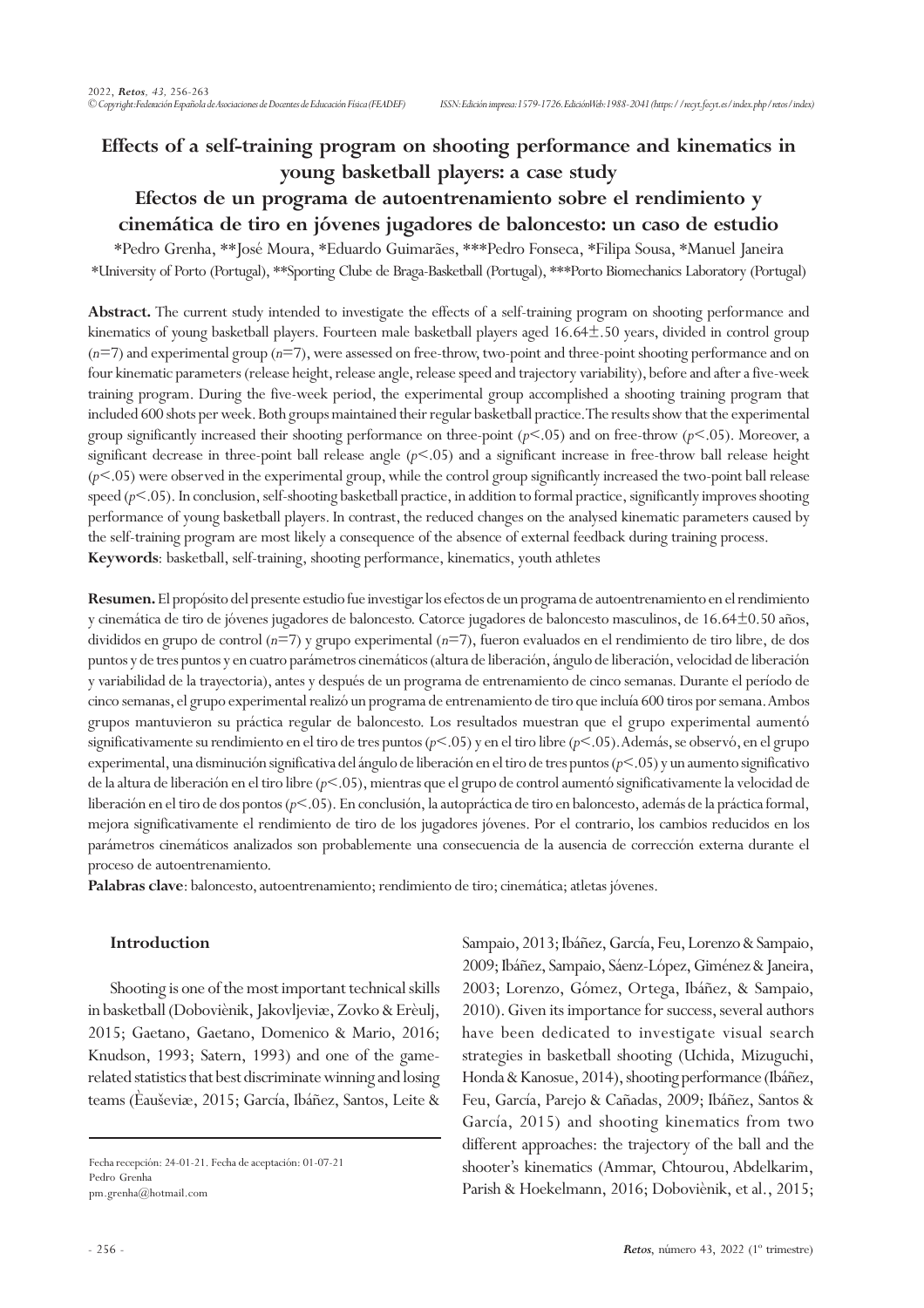Elliott, 1992; Knudson, 1993; Maymin, Maymin & Shen, 2012; Miller & Bartlett, 1996; Satern, 1993; Verhoeven & Newell, 2016).

The analysis of the trajectory of the ball in basketball shooting has identiûed the release height, release angle and release speed of the ball as the most determinant kinematic parameters for a successful outcome (Miller & Bartlett, 1996). Changes in these three parameters of basketball shooting kinematics have been observed according to the distance from the shooter to the basket (Elliott & White, 1989; Miller & Bartlett, 1996; Okazaki, Lamas, Okazaki & Rodacki, 2013; Okazaki & Rodacki, 2012; Satern, 1993), players' specific position (Miller & Bartlett, 1996), sex (Elliott, 1992), skill level (Button, MacLeod, Sanders & Coleman, 2003; Okazaki, Rodacki & Okazaki, 2006), shooting outcome (Mullineaux & Uhl, 2010), fatigue level (Tsai, Ho, Lii & Huang, 2006) and presence or absence of an opponent (Rojas, Cepero, Oña & Gutierrez, 2000).

Additionally, research has been showing that the greater the release height of the ball during shooting, the less the distance that the ball has to travel in its trajectory to the basket with the consequent decrease of the force and speed required for technical execution (Okazaki, et al., 2006; Okazaki, Rodacki & Satern, 2015; Tran, 2008). It is also suggested that the greater the release angle of the ball during shooting, the greater the angle of entry of the ball through the rim of the basket, increasing the chances of success (Doboviènik, et al., 2015; Miller & Bartlett, 1996; Okazaki, et al., 2015). However, an increase in the angle of entry would also require the player to use a greater release angle and release speed (Doboviènik, et al., 2015; Okazaki, et al., 2006; Okazaki, et al., 2015). On the other hand, it seems that lower release speeds of the ball are related to greater movement accuracy and consistency (Mullineaux & Uhl, 2010; Okazaki, et al., 2015). In short, a higher release height and release angle together with a lower release speed is the preferred combination when executing a successful basketball shot (Okazaki, et al., 2015). However, these parameters often show substantial inter-individual variability (Mullineaux & Uhl, 2010), suggesting that there is no single ideal trajectory of the ball for a successful shot and that it always depends on the shooter characteristics (Gablonsky & Lang, 2005; Hamilton & Reinschmidt, 1997).

Literature is scarce regarding the intra-individual variability of shooting kinematics and its relationship with performance. Nevertheless, Schmidt (2012) refers that more experienced shooters show an increase in

shooting pattern stability compared to less experienced shooters. In addition, Button et al. (2003) found that improvements in skill level are associated with an increasing amount of movement consistency from the elbow and wrist joints during shooting. In short, literature seems to suggest that the best shooters are more consistent and present lower variability between shots performed under identical conditions.

In addition to the contrast of the kinematic profiles between athletes of different levels, it is also important to know the effects of the training process on shooting performance and kinematics. Although some studies examine shooting performance improvement (Fazel, Morris, Watt & Maher, 2018; Gómez, Kreivyte & Sampaio, 2017), available literature regarding the effects of training on shooting kinematics is practically nonexistent. In fact, only Khlifa, Aouadi, Shephard, Chelly, Hermassi and Gabbett (2013), recently, applied a free-throw training program using a reduced diameter rim in which athletes significantly improved their freethrow shooting performance and significantly increased the ball release angle, speed and height and the shoulder joint angle at release.

Notwithstanding the importance of shooting performance to the final outcome of basketball games (Èauševiæ, 2015; García, et al., 2013; Ibáñez, et al., 2003; Ibáñez, et al., 2009; Lorenzo, et al., 2010), empirical studies designed to understand the impact of training programmes on shooting kinematics are surprisingly scarce. Thus, intending to extend previous literature in this important topic, the present study aims to investigate the effects of a self-shooting training program, in addition to the formal practice, on both shooting performance and kinematics of under-18 male basketball players. Since most youth coaches do not have available time during team practices to increase basketball shooting volume, the implementation of a selfshooting training program may prove to be a useful strategy to improve kinematics and shooting efficiency. Therefore, we hypothesise that an increase of the training volume may cause changes in shooting kinematics, which could positively inûuence the trajectory of the ball and, consequently, the shooting performance.

## **Methods**

## *Experimental Approach to the Problem*

The present study was designed to investigate the effects of a five-week basketball shooting training program on shooting performance and kinematics of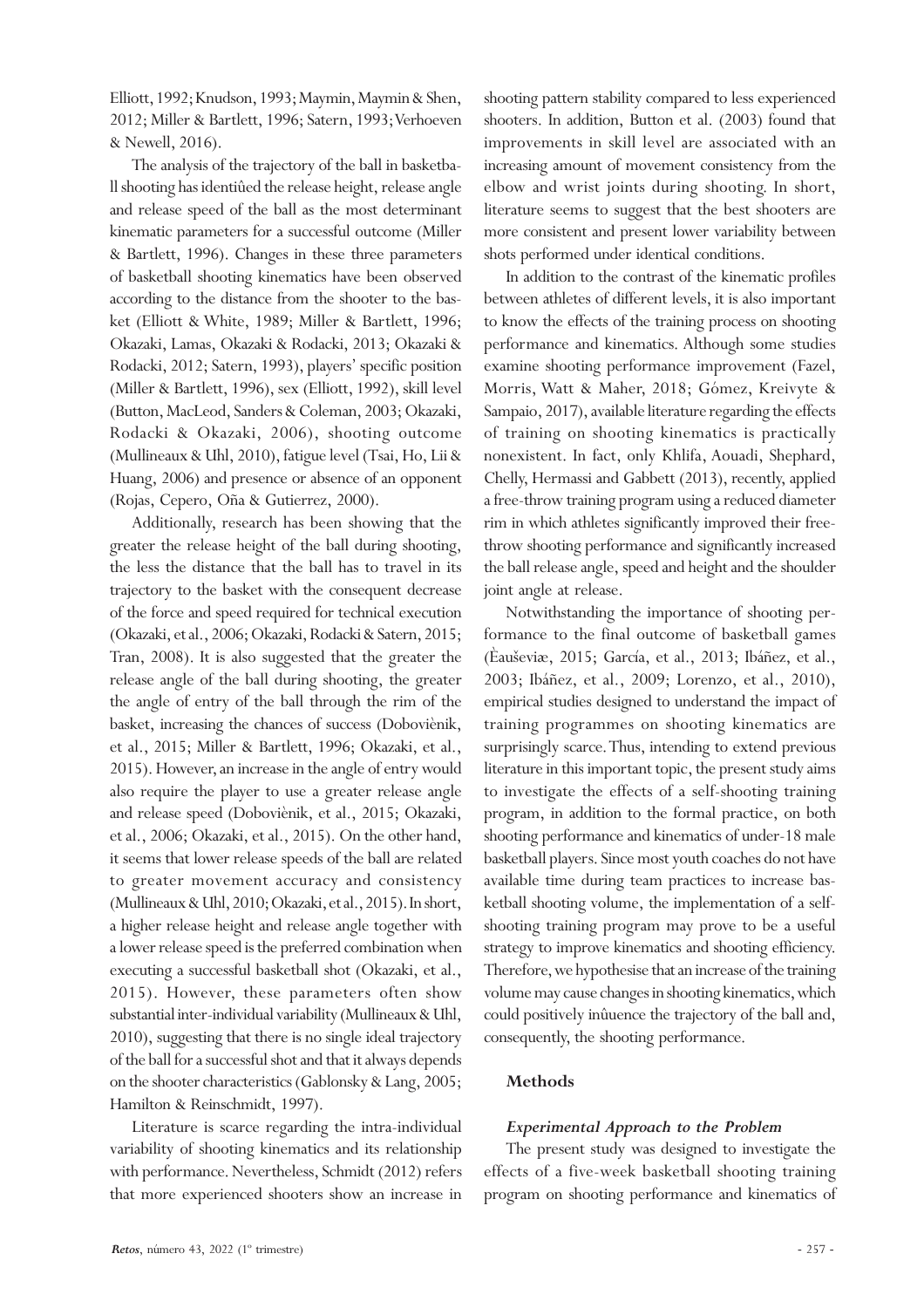young basketball players. Two groups [experimental group (EG) and control group (CG)] were selected for this purpose. Both groups maintained their regular basketball practice, with the EG performing an additional five-week self-shooting training program. All participants were assessed on free-throw (FT), twopoint (2P) and three-point (3P) shooting performance, before (T0) and after (T1) the training program. The values corresponding to the kinematic parameters that describe the trajectory of the ball during shooting [release height (RH), release angle (RA), release speed (RS) and trajectory variability (TV)] were also determined at T0 and T1, for all players and for each type of shot. All players were assessed by the same team of evaluators between December 2016 and February 2017.

## *Participants*

Fourteen young male basketball players from a team member of the Braga Basketball Association participated in this study. All players competed in the 2016/2017 under-18 XXI Portuguese National Championship, and practiced seven-nine hours/week. During the season, eight players regularly played in outside positions (i.e., guard and small forward) and six players regularly played in inside positions (i.e., power forward and center). For the study propose, players were randomly assigned into two groups (EG, *n*=7 and CG, *n*=7). Further sample characteristics are presented in Table 1, and no significant (*p*>.05) mean differences were found between groups. The club gave formal permission for data collection. Written informed consent was obtained from parents or legal guardians of each player, as well as players' individual assents. The study was approved by the Ethics Committee of the lead institution.

Table 1.

*Descriptive statistics (mean±standard deviation) for age, training experience, height and body mass of young basketball players.*

| Variable                                                                                                                      | <b>Experimental Group</b> | Control Group    |                       | Effect size <sup>§</sup> |  |  |  |  |  |
|-------------------------------------------------------------------------------------------------------------------------------|---------------------------|------------------|-----------------------|--------------------------|--|--|--|--|--|
|                                                                                                                               | $(n=7)$                   | $(n=7)$          | zi                    |                          |  |  |  |  |  |
| Age (years)                                                                                                                   | $16.71 \pm .49$           | $16.57 \pm 0.54$ | $-.54ns$              | 0.14                     |  |  |  |  |  |
| Training experience (years)                                                                                                   | $7.71 \pm 3.86$           | $5.57 \pm 2.82$  | $-1.25$ <sup>ns</sup> | 0.39                     |  |  |  |  |  |
| Height (cm)                                                                                                                   | 186.77±4.99               | 188.93±5.31      | $-.83ns$              | $-0.27$                  |  |  |  |  |  |
| Body mass (kg)                                                                                                                | 79.93±6.89                | 77.70±8.54       | $-.83ns$              | 0.27                     |  |  |  |  |  |
| <i>Notes:</i> $\dagger \equiv z$ test for the Mann-Whitney statistic (differences between groups in T0); $\equiv$ Glass rank- |                           |                  |                       |                          |  |  |  |  |  |

biserial correlation; ns=non-significant.

#### *Anthropometry*

Height (cm) was measured without shoes and with the head positioned to the Frankfurt plane, using a stadiometer (Holtain Ltd., UK) with a precision of .01 cm. Body mass (kg) was measured with a digital scale (Tanita® HD-384, Tanita Corp., Japan) with a precision of .01 kg. All measurements were taken by experienced anthropometrists according to the International Working Group on Kinanthropometry protocols (Ross & Marfell-Jones, 1995).

## *Study Variables*

#### *Shooting Performance*

Basketball shooting performance was assessed with a test battery developed by Pojskic, Šeparovi and U•ianin (2011). The tests were performed at the team' training center, where the basketball court measurements, the backboard and the hoop are in accordance with the International Basketball Federation official rules (International Basketball Federation, 2014). The balls used in the tests were those adopted by the Portuguese Basketball Federation for men's under-18 2016/2017 season. All tests were performed in a single session with a five min recovery period between them. Prior to shooting testing protocol, the athletes accomplished 15 min of general warm up and specific basketball shooting drills. Shooting performance was assessed as follows:

(1) *Free-throw shooting accuracy test*: each player performed three series of ten FT, with a three min recovery period between series. Shooting position was marked on the floor at a distance of 4.05 m from the vertical projection of the hoop's center on the floor. Two other players, positioned below the hoop, caught the rebound and passed the ball back for a new shot. There was no time limit for performing the test;

(2) *Two point shooting accuracy test*: each player performed three series of ten 2P shots from five different positions, i.e. two jump shots from each position (Figure 1). There was a three min recovery period between each shooting series. Shooting positions were marked on the floor at a distance of five m from the vertical projection of the hoop's center on the floor. Two other players, positioned below the hoop, caught the rebound and passed the ball back for a new shot. There was no time limit for performing the test;



Figure 1. Two-point shooting accuracy test.

(3) *Three point shooting accuracy test*: each player performed three series of ten 3P shots from five different positions, i.e. two jump shots from each position (Figu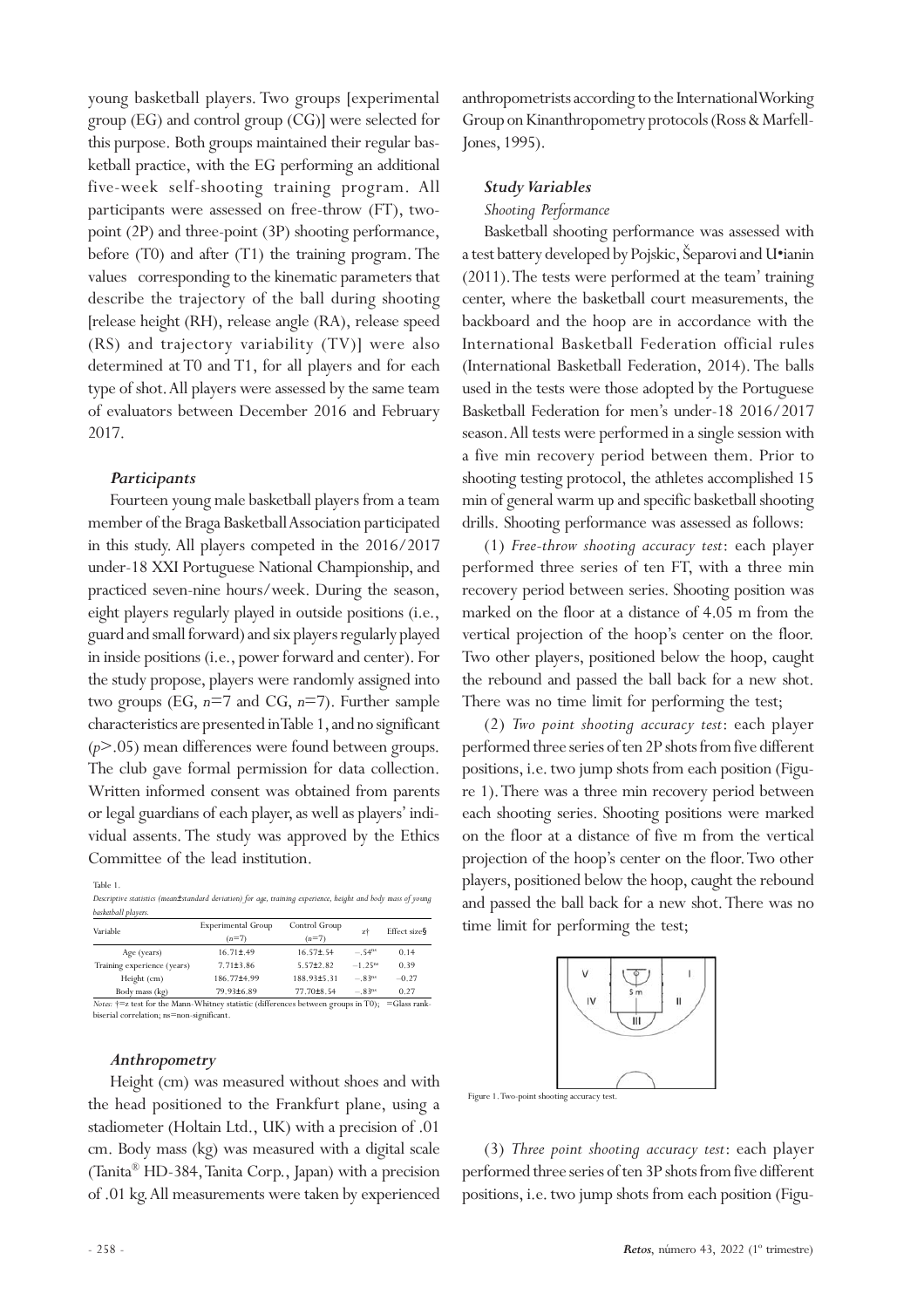re 2). There was a three min recovery period between each shooting series. Shooting positions were marked on the floor at a distance of 6.75 m (adjusted from the original 6.25 m) from the vertical projection of the hoop's center on the floor. Two other players, positioned below the hoop, caught the rebound and passed the ball back for a new shot. There was no time limit for performing the test.



#### *Shooting Kinematics*

For basketball shooting kinematic analysis the athletes performed one series of ten FT, one series of ten 2P shots (from the middle and at a distance of five m) and one series of ten 3P shots (from the middle and at a distance of 6.75 m) with a three min recovery period between each shooting series. All shots were recorded using a fixed camera (Canon EOS REBEL T1i/EOS 500D, Canon, Japan) and a 35 mm focal length lens (Canon EF-S 18-55mm f/3.5-5.6 IS, Canon, Japan) positioned perpendicular to the line of motion and approximately eight m from the performance zone.

Kinovea v.0.8.15 was used to manually digitize the geometric center (GC) of the ball and to calculate the ball release parameters (RH, RA and RS). The ball´s GC was identified by visual inspection. The distance from the player to the basket and the height of the basket were previously recorded using a tape measure and standardized with easily observable markers on the video. Subsequently, using Kinovea v.0.8.15, the distances were calibrated taking into account the real distances and the number of pixels in the video record. This calibration was performed independently for each direction (length and height). The release instant was defined as the last moment in which the ball was in contact with the player's hands and it was used to determine the RH (vertical distance between the ball's GC at the release instant and the floor) and the RA (angle between the floor, the ball position at the release instant and the ball position on the next frame after release). The RS was determined taking in consideration the ball's displacement in the first two frames after release and was calculated using Equation 1, where the coordinates pair  $(x1,y1)$  represents the ball's position

in the first frame and the pair  $(x2,y2)$  represents the ball's position in the second frame.

Equation 1:  $sqrt((x^2-x^2)^2+(y^2-y^2)^2)$ 

This displacement was further divided by period between frames (30 Hz = .033s), giving the RS.

The Kinovea v.0.8.15 software also provided the pair of coordinates (x,y) corresponding to the ball's GC along time from the video recording, which were later exported to MATLAB (v. 8.3.0.532, MathWorks, Natick, MA, United States) and processed using a specific routine. This routine was responsible for normalizing the distance between the release position and the basket (0-100%), in order to obtain a 2D trajectory, with the ball position at 1% intervals, for each shot. With this procedure done, it was possible to calculate the average trajectory between trials of the same subject, as well as to detect the most different trajectories from the average, giving the TV for each shooting series. The entire digitization process was carried out by a trained person with experience in performing this task.

We choose a 2D method for shooting motion analysis since in basketball the ball displacement is mainly in the sagittal plane and, although there is displacement in the frontal plane, this will not affect greatly the ability of the ball to go from the player to the basket. Indeed, this methodological approach has already been validated by other researchers (Paul, Lester, Foreman & Dibble, 2016; Schurr, Marshall, Resch & Saliba, 2017).

#### *Shooting Training Program*

The shooting training program consisted in a workload corresponding to 600 shots per week distributed as follows: 200 FT, 200 2P shots and 200 3P shots. This program lasted five weeks (3000 total shots) and it was performed as self-directed practice, i.e. outside of formal basketball practice and without any intervention or feedback from the coaches. To accomplish the training program the following indications were given: (i) to shoot 200 FT, 200 2P shots and 200 3P shots per week, during five consecutive weeks, (ii) to shoot the 2P shots from outside the restrictive area, (iii) to vary the positions in the court for the 2P and 3P shots, i.e. vary the angles in relation to the basket and (iv) to perform all shots at a competitive pace. In addition to the aforementioned indications, no restrictions were imposed regarding the actions prior to shots execution (e.g., dribble, auto-pass, colleague's pass, FT shooting routine), neither regarding the distribution of the 600 shots throughout the week. It was only suggested that players should distribute the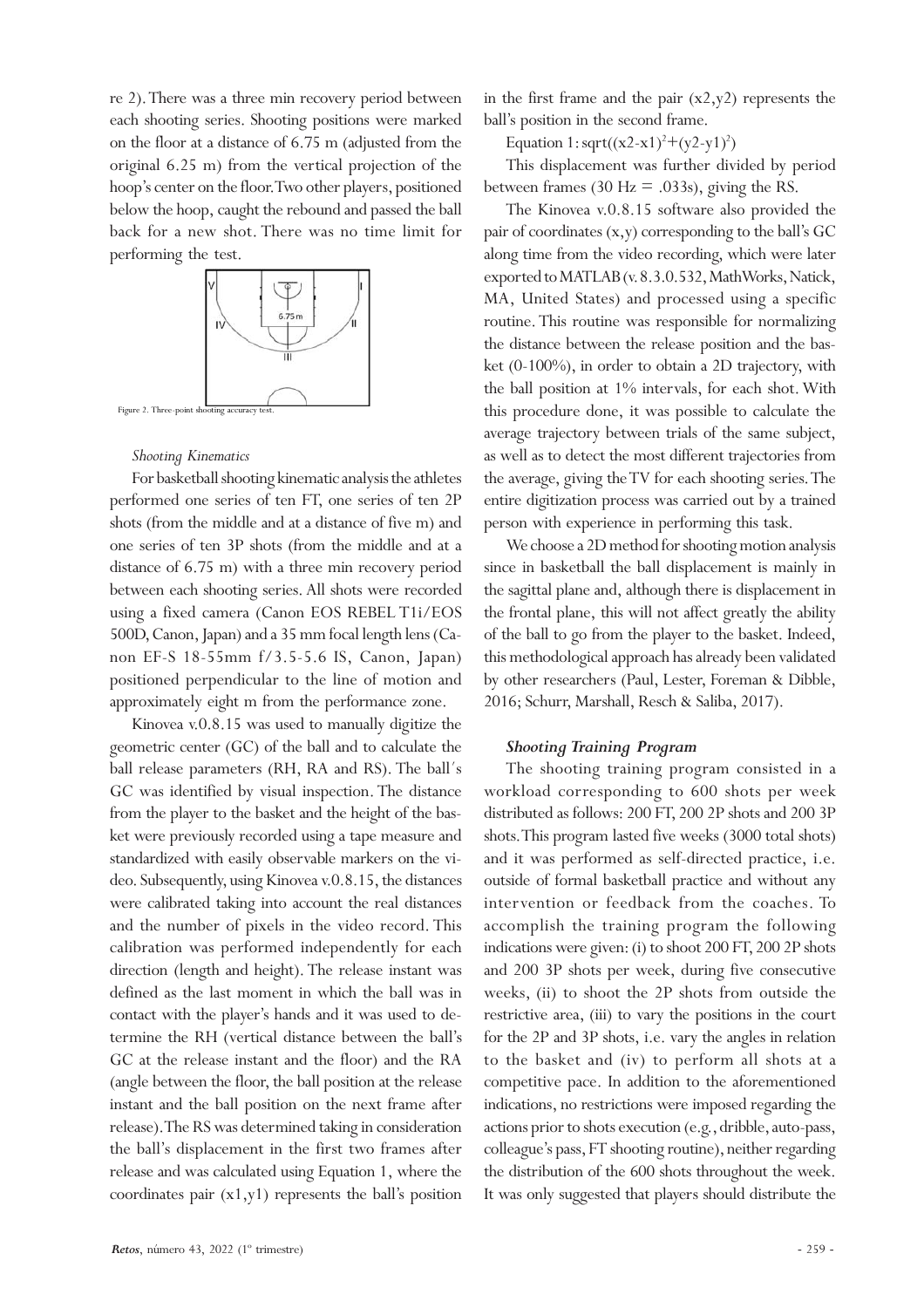shots in a balanced way throughout each week, avoiding to perform the total number of shots in a single day.

#### *Data Analysis*

Results are presented through mean and standard deviation. Normality and homogeneity of variances were checked and no significant violations were noticed. However, given the small sample size, data was analysed using non-parametric techniques. The Wilcoxon signed-rank test was used to determine the presence or absence of changes in each group, whereas the Mann–Whitney *U* test was used to determine differences between groups on preand post-training. Furthermore, Glass rank-biserial correlation (Glass, 1966) was also computed as measure of effect size. All data analysis was done using IBM SPSS 24.0 (IMB Corp., Armonk, NY) and the significance level was set at 5%.

#### **Results**

The results between the pre- and post-training and between groups in T0 and T1 for shooting performance (2P, 3P and FT) are shown in Table 2. The players from the EG significantly improved their shooting performance in both 3P ( $z=-2.37; p<.05;$  $r = .90$ ) and FT ( $z = -2.21$ ;  $p < .05$ ;  $r = .84$ ) over time. Furthermore, no significant (*p*>.05) mean differences were found between groups on pretraining (T0) in any of the shooting performance tests. In contrast, significant differences between the two groups on post-training (T1) were found in 3P shooting performance  $(z=-2.80; p=.01; r=.88)$ favoring the players from the EG.

Results between the pre- and post-training and between groups in T0 and T1 for shooting kinematics (RH, RA, RS and TV) are presented in Table 3 (2P), Table 4 (3P) and Table 5 (FT). The EG significantly decreased the RA  $(z=-2.20; p<.05; r=.83$  in 3P (Table 4) and significantly increased the RH  $(z=-$ 2.37; *p*<.05; r=.89) in FT (Table 5). The CG significantly increased the RS  $(z=-2.20; p<.05; r=.83)$ in 2P (Table 3). Additionally, groups were similar on pre- and post-training in all variables except for 2P TV  $(z=-1.98; p<0.05; r=-0.63)$  in T1.

#### **Discussion and Implications**

In this study, we investigated the effects of a self-

Table 4.

Table 5.

| Results between pre- and post-training and between groups in TO and T1 for shooting performance. |        |                         |                                                                                                 |          |      |                              |        |          |        |                                                       |        |
|--------------------------------------------------------------------------------------------------|--------|-------------------------|-------------------------------------------------------------------------------------------------|----------|------|------------------------------|--------|----------|--------|-------------------------------------------------------|--------|
|                                                                                                  |        |                         |                                                                                                 | Gains    |      |                              | Value  |          | Value  |                                                       | Value  |
| Test                                                                                             | Groups | T <sub>0</sub>          | T1                                                                                              |          |      |                              | Effect |          | Effect | h                                                     | Effect |
|                                                                                                  |        |                         |                                                                                                 | Absolute | $\%$ | zţ                           | size   | zt       | size   | z!                                                    | size§  |
| 2P(%)                                                                                            | EG     |                         | 52.86±8.29 60.47±9.70                                                                           | 7.61     |      | $14.40 - 1.19ns$             | .45    | $-.65ns$ | .20    | $-97^{\rm ns}$                                        | .31    |
|                                                                                                  | CG     |                         | 50.49±8.92 55.24±11.55                                                                          | 4.76     |      | $9.41 - 1.23ns$              | .46    |          |        |                                                       |        |
| 3P(%)                                                                                            | EG     |                         | 31.43±9.60 54.29±8.10                                                                           | 22.86    |      | $72.73 - 2.37*$              | .90    |          |        | $-97^{\text{ns}} - 31 - 2.80**$                       | - 88   |
|                                                                                                  | CG     | 37.63±13.57 39.04±8.76  |                                                                                                 | 1.41     |      | $3.75 - 76$ <sup>ns</sup>    | .29    |          |        |                                                       |        |
| FT(%)                                                                                            | EG     | 69.54±14.60 79.53±10.45 |                                                                                                 | 9.99     |      | $14.37 -2.21*$               |        |          |        | $.84 -1.29^{ns}$ $.41 -1.09^{ns}$                     | .35    |
|                                                                                                  | CG     |                         | 65.70±8.11 73.33±12.62                                                                          | 7.63     |      | $11.61 - 1.27$ <sup>ns</sup> | .48    |          |        |                                                       |        |
|                                                                                                  |        |                         | Notes: 2P=two-point shot; 3P=three-point shot; FT=free-throw; EG=experimental group; CG=control |          |      |                              |        |          |        |                                                       |        |
| group;                                                                                           |        | T0=pre-training;        | $T1 = post-training;$                                                                           |          |      |                              |        |          |        | =Glass rank-biserial correlation; ns=non-significant; |        |

 $* = p < 0.05$ ;  $* = p < 0.01$ . ‡=z test for theWilcoxon statistic (differences fromT0 to T1).

†=z test for the Mann-Whitney statistic (differences between groups in T0).

 $=$ z test for the Mann-Whitney statistic (differences between groups in T1).

Table 3.

|  | Results between pre- and post-training and between groups in TO and T1 for 2P shooting kinematics. |  |  |  |
|--|----------------------------------------------------------------------------------------------------|--|--|--|
|--|----------------------------------------------------------------------------------------------------|--|--|--|

|                  |     |                                 |                         | Gains    |               | Value                         |        | Value                          |        | Value                                                |        |
|------------------|-----|---------------------------------|-------------------------|----------|---------------|-------------------------------|--------|--------------------------------|--------|------------------------------------------------------|--------|
| Parameter Groups |     | T0                              | T1                      |          | $\frac{0}{0}$ |                               | Effect |                                | Effect |                                                      | Effect |
|                  |     |                                 |                         | Absolute |               | zİ                            | size   | zt                             | size   | z                                                    | size§  |
| RH(m)            | EG  | $2.19\pm 15$ $2.21\pm 18$       |                         | .03      |               | $.91 -1.52ns$                 |        | $.57 - .70^{\text{ns}}$        |        | $-.23 - .96^{\text{ns}}$                             | $-.31$ |
|                  | CG  | $2.23 \pm 0.12$ $2.29 \pm 0.16$ |                         | .06      |               | $2.69 - 1.86$ <sup>ns</sup>   | - 70   |                                |        |                                                      |        |
| RA(°)            | EG  |                                 | $52.9\pm3.952.1\pm2.7$  | $-.9$    |               | $-1.6$ $-1.19$ <sup>ns</sup>  |        |                                |        | $45 - 1.28$ <sup>ns</sup> $-41 - 1.09$ <sup>ns</sup> | $-.35$ |
|                  | CG. |                                 | $55.1\pm3.352.6\pm3.1$  | $-2.5$   |               | $-4.5$ $-1.69$ <sup>ns</sup>  | - 64   |                                |        |                                                      |        |
| RS(m/s)          | EG  | $7.27 \pm 18$ $7.41 \pm 28$     |                         | .15      |               | $1.93 - 1.69$ <sup>ns</sup>   |        | $.64 - 1.22$ <sup>ns</sup> .39 |        | $-.06ns$                                             | .02    |
|                  | CG  | $7.10 \pm .34$ $7.39 \pm .15$   |                         | .29      |               | $4.08 -2.20*$                 | -83    |                                |        |                                                      |        |
| TV(m)            | EG  | $.14\pm.03$                     | $.12 \pm .03$           | $-.02$   |               | $-14.29 - 1.52$ <sup>ns</sup> |        |                                |        | $-57 - 1.47^{\text{ns}} - 47 - 1.98^*$               | $-.63$ |
|                  | CG. |                                 | $.18\pm.06$ $.15\pm.04$ | $-.03$   |               | $-16.67 - 1.01ms$             | .38    |                                |        |                                                      |        |

RH=release height; RA=release angle; RS=release speed; TV=trajectory Notes: RH=release height; RA=release angle; RS=release speed; TV=trajectory variability;<br>EG=experimental\_group; CG=control\_group; T0=pre-training; T1=post-training; =Glass-rank-biserial<br>correlation;ns=non-significant;\*=p<

‡=z test for the Wilcoxon statistic (differences fromT0 to T1).

†=z test for the Mann-Whitney statistic (differences between groups in T0).

 $=$ z test for the Mann-Whitney statistic (differences between groups in T1).

| Results between pre- and post-training and between groups in TO and T1 for 3P shooting kinematics. |  |  |  |  |
|----------------------------------------------------------------------------------------------------|--|--|--|--|
|                                                                                                    |  |  |  |  |

|                  |            |                                                               |                                                  | Gains    |      | Value                       |          | Value                 |        | Value                                        |        |
|------------------|------------|---------------------------------------------------------------|--------------------------------------------------|----------|------|-----------------------------|----------|-----------------------|--------|----------------------------------------------|--------|
| Parameter Groups |            | T <sub>0</sub>                                                | T1                                               | Absolute | $\%$ |                             | Effect   |                       | Effect |                                              | Effect |
|                  |            |                                                               |                                                  |          |      | zţ                          | $size$ § | zt                    | size   | z                                            | size§  |
| RH(m)            | EG         | $2.15 \pm .14$ 2.19 $\pm .18$                                 |                                                  | .04      |      | $1.86 - 1.86$ <sup>ns</sup> | .70      |                       |        | $-1.34^{\text{ns}} - .43 -1.21^{\text{ns}}$  | $-.39$ |
|                  | CG         | $2.26 \pm .14$ $2.27 \pm .15$                                 |                                                  | .01      | .44  | $-.68ns$                    | .26      |                       |        |                                              |        |
| $RA(^{\circ})$   | EG.        |                                                               | $52.4\pm4.4$ $50.2\pm3.6$                        | $-2.2$   |      | $-4.1 -2.20*$               | .83      |                       |        | $-.06^{\text{ns}}$ $-.02$ $-.06^{\text{ns}}$ | $-.02$ |
|                  | CG         | $52.5\pm3.0$ $51.0\pm2.4$ $-1.5$ $-2.9$ $-1.52$ <sup>ms</sup> |                                                  |          |      |                             | -57      |                       |        |                                              |        |
| RS(m/s)          | EG         | $8.29\pm.19$ $8.26\pm.28$ $-.02$ $-.36$ $-.17^{\text{ns}}$    |                                                  |          |      |                             | .06      | $-1.28ns - 41 - 13ns$ |        |                                              | .04    |
|                  | CG         | 8.39 $\pm$ .16 8.26 $\pm$ .17 -.13 -1.55 -1.36 <sup>ns</sup>  |                                                  |          |      |                             | .51      |                       |        |                                              |        |
| TV(m)            | EG         |                                                               | $.19\pm.08$ $.17\pm.04$ $-.02$ $-10.53$ $-.17ns$ |          |      |                             | .06      |                       |        | $-.58^{\text{ns}}$ $-.18$ $-.19^{\text{ns}}$ | $-.06$ |
|                  | $\sqrt{2}$ |                                                               | $21 + 0$ $10 + 04$ $02$ $14, 20$ $00$            |          |      |                             | $\sim$   |                       |        |                                              |        |

CG .21±.06 .18±.04 −.03 −14.29 −.68<sup>ns</sup> .26<br>*Notes*: RH=release height; RA=release angle; RS=release speed; TV=trajectory variability; EG=experimental group; CG=control group; T0=pre-training; T1=post-training; =Glass rank-biserial correlation; ns=non-significant; \*=p<0.05; \*\*=*p*<0.01.

‡=z test for the Wilcoxon statistic (differences fromT0 to T1).

†=z test for the Mann-Whitney statistic (differences between groups in T0).

=z test for the Mann-Whitney statistic (differences between groups in T1).

|                |        |                           | Results between pre- and post-training and between groups in TO and T1 for FT shooting kinematics. |          |        |                     |        |                         |        |                                                 |         |
|----------------|--------|---------------------------|----------------------------------------------------------------------------------------------------|----------|--------|---------------------|--------|-------------------------|--------|-------------------------------------------------|---------|
|                |        |                           |                                                                                                    | Gains    |        | Value               |        |                         | Value  |                                                 | Value   |
| Paramete       | Groups | T <sub>0</sub>            | T1                                                                                                 |          | $\%$   |                     | Effect |                         | Effect |                                                 | Effect  |
|                |        |                           |                                                                                                    | Absolute |        | zİ                  | size   | zŤ                      | size§  | z                                               | $size\$ |
| RH(m)          | EG     | $2.13\pm.10$ $2.15\pm.11$ |                                                                                                    | .03      | .94    | $-2.37*$            | .89    | $-.70ns$                | $-23$  | $-45$ <sup>ns</sup>                             | $-.14$  |
|                | CG     |                           | $2.16\pm.09$ $2.18\pm.10$                                                                          | .01      | .93    | $-.85ns$            | .32    |                         |        |                                                 |         |
| $RA(^{\circ})$ | EG     |                           | $54.4\pm 2.8$ $53.7\pm 2.6$                                                                        | $-.7$    | $-1.2$ | $-.68ns$            |        |                         |        | $.26 -1.60^{\text{ns}} - .51 -1.60^{\text{ns}}$ | $-.51$  |
|                | CG     |                           | $57.0\pm3.5$ $56.0\pm2.8$                                                                          | $-1.0$   | $-1.7$ | $-1.15ns$           | .44    |                         |        |                                                 |         |
| RS(m/s)        | EG     | $6.84\pm.24$ $6.89\pm.21$ |                                                                                                    | .05      | .73    | $-.68ns$            |        | $.26 - .58^{\text{ns}}$ |        | $-.18 - .51ns$                                  | $-.16$  |
|                | CG     |                           | $6.90\pm.40$ $6.96\pm.20$                                                                          | .06      | .87    | .00 <sup>ns</sup>   | .00    |                         |        |                                                 |         |
| TV(m)          | EG     | $.11\pm.02$               | $.11\pm.02$                                                                                        | .02      | .00    | .00 <sup>ns</sup>   | .00    | $-.45ns$                | $-.14$ | $-.06ns$                                        | $-.02$  |
|                | cc     | $16+10$                   | $11+02$                                                                                            |          |        | 0 C 21 2 C 1 1 Q DS | 4E     |                         |        |                                                 |         |

CG .16±.10 .11±.02 –.05 –31.25 –1.18ns .45 *Notes:* RH=release height; RA=release angle; RS=release speed; TV=trajectory variability; EG=experimental group; CG=control group; T0=pre-training; T1=post-training; =Glass rank-biserial<br>correlation; ns=non-significant; \*=p<0.05; \*\*=p<0.01.<br>‡=z test for the Wilcoxon statistic (differences from T0 to T1).

†=z test for the Mann-Whitney statistic (differences between groups in T0).

=z test for the Mann-Whitney statistic (differences between groups in T1).

shooting training program, in addition to the formal basketball practice, on shooting performance and kinematics of under-18 male basketball players. With a substantial increase of the training volume, we expected to observe changes in shooting kinematics, which could lead to an improvement in the players' shooting performance. With regards to the shooting performance, our findings revealed a significant improvement in 3P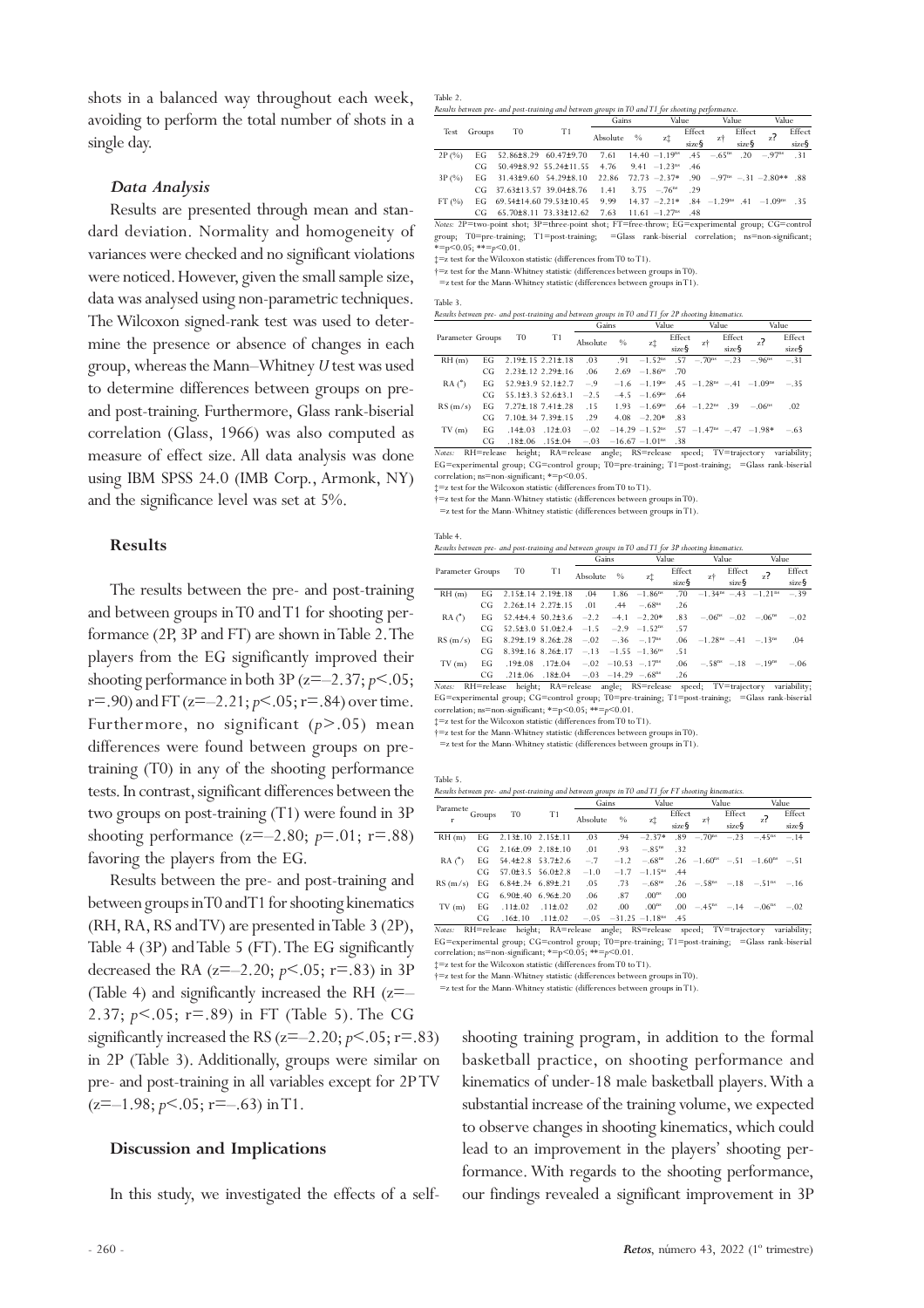and FT for the EG. Despite the absence of significant differences between pre- and post-training in 2P shooting performance, the EG showed gains of 14.40% at the end of the training program, supporting the positive effect of the extra practice time on skill execution (Práxedes, González, del Villar & Gil-Arias, 2021). On the other hand, the effects of the training program on the ball release parameters (RH, RA and RS) and on the TV deserve the following comments:

(1) Regarding the 3P shot, the improvement in the EG performance was followed by a significant decrease of the RA from  $52.4\pm4.4^{\circ}$  to  $50.2\pm3.6^{\circ}$ . This kinematic adjustment is not consistent with other authors' results that suggest that the greater the RA of the ball during shooting, the greater the probability of success (Miller & Bartlett, 1996; Okazaki, et al., 2015). However, literature also suggests that higher values in RA require higher force and speed production, which can result in a decrease in movement accuracy and consistency during basketball shooting (Doboviènik, et al., 2015; Okazaki, et al., 2006; Okazaki, et al., 2015). Furthermore, our results showed that this decrease of the RA in 3P shooting was associated with an increase of the RH of the ball from 2.15 $\pm$ .14 m to 2.19 $\pm$ .18 m. Although this increase in RH was not statistically significant, it may have led to an adjustment in the players' shooting technique, which caused a decrease of the RA of the ball. Besides, the literature is unanimous in recognizing the benefit of increasing the RH of the ball for basketball shooting performance, due to the decrease of the force and speed required for technical execution (Okazaki, et al., 2006; Okazaki, et al., 2015; Tran, 2008).

(2) Concerning the FT, the improvement in the EG performance was followed by a significant increase of the RH from  $2.13\pm.10$  m to  $2.15\pm.11$  m. Once again, these results confirm the benefit in increasing the RH of the ball during shooting (Okazaki, et al., 2006; Okazaki, et al., 2015; Tran, 2008). However, this change did not significantly influence the remaining kinematic parameters under study in the FT.

(3) Regarding the 2P shot, no significant changes were observed in the EG ball release parameters (RH, RA and RS) or in the TV following shooting training. Nonetheless, in CG a significant increase of the RS of the ball during 2P shooting was detected. Yet, this change was not significantly reflected in the players' shooting performance, nor even in the other shooting kinematic parameters under study.

As the previous comments show, our results do not follow the initial expectations. As a matter of fact,

despite the evident improvement of the EG shooting performance, very few modifications were observed in the players' shooting kinematics (RH, RA, RS and TV) at the end of the training program. Since the extra volume of shots was performed outside the formal practice, it is possible that the absence of coaching intervention has limited, in part, the magnitude of the supplementary training effect on the analysed shooting kinematic parameters. In fact, literature is unanimous in highlighting the impact that external feedback has not only on learning process, but also on technical development (Ericsson, 2008; Ericsson, Krampe & Tesch-Römer, 1993; Kernodle & Carlton, 1992; Wulf, Shea & Lewthwaite, 2010). As mentioned by Gómez et al. (2007), skill acquisition is individual, complex and dynamic. Therefore, despite the importance of the accumulated practice time and training volume, players and coaches must always ensure the quality in each skill repetition (Ashy, Lee, & Landin, 1988), mainly at youth categories, while creating progression strategies to achieve new skill levels (Ericsson, 2008). On the other hand, the absence of a consistent changing pattern between the kinematic parameters under study is probably also a consequence of a high inter-individual variability (Mullineaux & Uhl, 2010), being thus possible that the EG shooting performance improvement is the result of different strategies and technical adjustments adopted by each player.

This study is not without limitations. First, due to sample specificities, we acknowledge that our sample is not widely representative. Therefore, we recommend caution when generalizing our findings. Second, we recognize that the sample size could limit the power of the statistical tests. However, previous studies in youth athletes using case study designs reported similar sample sizes. For example, Khlifa et al. (2013) only sampled 18 basketball players.

## **Conclusions**

In conclusion, our findings showed that self-shooting basketball practice significantly improves the shooting performance of young basketball players. On the contrary, such an increase in training volume did not promote substantial changes in distinct parameters of basketball shooting kinematics (RH, RA, RS and TV). Therefore, developing shooting technique in the formal practice context seems to be determinant to excel in basketball. Once the presence of coaches' external feedback as well as the systematic practice aiming at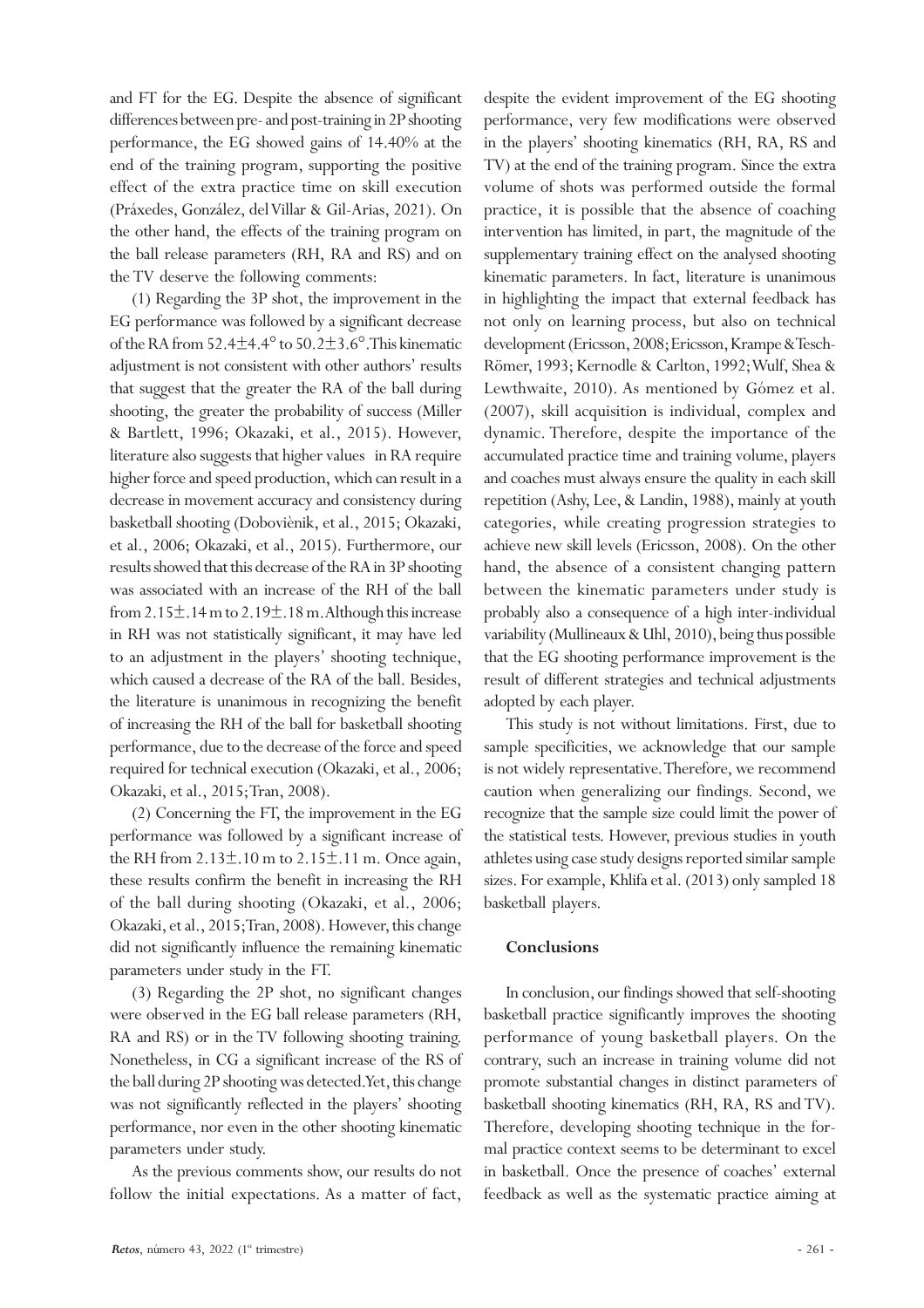the technical improvement are ensured, it is equally important to promote an increase in training volume in order to improve players' shooting performance. We recommend basketball coaches to increase shooting training volume, for example, by encouraging their players to practice this skill outside the formal basketball practice schedule, while simultaneously investing in the improvement of players' shooting technique during formal practice. Finally, future research focusing on the impact of coaches' intervention during practice on players' shooting kinematics are needed. Moreover, in order to complement this analysis, others should investigate the effects of self-shooting basketball practice on shooting kinematics from an approach that considers the player's shooting motion. Aware of the limitations of using a 2D analysis for 3D shooting motions, these future studies should also consider the use of 3D analysis for kinematics assessment.

## **Disclosure statement**

Declarations of interest: none.

## **References**

- Ammar, A., Chtourou, H., Abdelkarim, O., Parish, A., & Hoekelmann, A. (2016). Free throw shot in basketball: kinematic analysis of scored and missed shots during the learning process. *Sport Sciences for Health*, *12*(1), 27–33. https:/ /doi.org/10.1007/s11332-015-0250-0
- Ashy, M. H., Lee, A. M., & Landin, D. K. (1988). Relationship of practice using correct technique to achievement in a motor skill. *Journal of Teaching in Physical Education*, *7*, 115–120. https:/ /doi.org/10.1123/jtpe.7.2.115
- Button, C., MacLeod, M., Sanders, R., & Coleman, S. (2003). Examining movement variability in the basketball free-throw action at different skill levels. *Research Quarterly for Exercise and Sport*, *74*, 257–269.https://doi.org/10.1080/ 02701367.2003.10609090
- Èauševiæ, D. (2015). Game-related statistics that discriminate winning and losing teams from the world championships in Spain in 2014. *Homo Sporticus*, *17*(2), 16–19.
- Doboviènik, L., Jakovljeviæ, S., Zovko, V., & Erèulj, F. (2015). Determination of the optimal certain kinematic parameters in basketball three-point shooting using the 94fifty technology. *Physical Culture*, *69*(1),5–13.https://doi.org/10.5937/ fizkul1501005D
- Elliott, B. C. (1992). A kinematic comparison of the male and female two-point and three-point jump shots in basketball. *Australian Journal of Science and Medicine*, *24*(4), 111–118.
- Elliott, B. C., & White, E. (1989). A kinematic and kinetic analysis of the female two point and three point jump shots in bas-

ketball. *Australian Journal of Science and Medicine*, *21*(*2*), 7–11.

- Ericsson, K. A. (2008). Deliberate practice and acquisition of expert performance: a general overview. *Academic Emergency Medicine*, *15*, 988–994. https://doi.org/10.1111/j.1553- 2712.2008.00227.x
- Ericsson, K. A., Krampe, R. T., & Tesch-Römer, C. (1993). The role of deliberate practice in the acquisition of expert performance. *Psychological Review*, *100*(3), 363–406. https://doi.org/ 10.1037//0033-295X.100.3.363
- Fazel, F., Morris, T., Watt, A., & Maher, R. (2018). The effects of different types of imagery delivery on basketball free-throw shooting performance and self-efficacy. *Psychology of Sport and Exercise*, *39*, 29–37. http://dx.doi.org/10.1016/ j.psychsport.2018.07.006
- Gablonsky, J. M., & Lang, A. S. I. D. (2005). Modeling basketball free throws. *Society for Industrial and Applied Mathematics Review*, *47*(4), 775–798. https://doi.org/10.1137/ S0036144598339555
- Gaetano, R., Gaetano, A., Domenico, T., & Mario, L. (2016). Analysis of learning a basketball shot. *Journal of Physical Education and Sport*, *16*(1), 3–7. https://doi.org/10.7752/ jpes.2016.01001
- García, J., Ibáñez, S. J., Santos, R. M., Leite, N., & Sampaio, J. (2013). Identifying basketball performance indicators in regular season and playoff games. *Journal of Human Kinetics*, *36*, 161–168. https://doi.org/10.2478/hukin-2013-0016
- Glass, G.V. (1966). Note on Rank Biserial Correlation. *Educational and Psychological Measurement*, *26*, 623 f–631.https://doi.org/ 10.1177/001316446602600307
- Gómez, M. Á., Kreivyte, R., & Sampaio, J. (2017). Short-and long-term effects of using shooting straps on free-throw accuracy of young female basketball players. *Kinesiology*, *49*(2), 225–234. https://doi.org/10.26582/k.49.2.3
- Hamilton, G. R., & Reinschmidt, C. (1997). Optimal trajectory for the basketball free throw. *Journal of Sports Sciences*, *15*, 491– 504. https://doi.org/10.1080/026404197367137
- Hopkins, W. G., Marshall, S. W., Batterham, A. M., & Hanin, J. (2009). Progressive statistics for studies in sports medicine and exercise science. *Medicine & Science in Sports & Exercise*, *41*, 3–13. https://doi.org/10.1249/MSS.0b013e31818cb278
- Ibáñez, S. J., Feu, S., García, J., Parejo, I., & Cañadas, M. (2009). Shot differences between professional (ACB) and amateur (EBA) basketball teams. *Multifactorial study. Revista de Psicología del Deporte*, *18*,313–317.
- Ibáñez, S. J., García, J., Feu, S., Lorenzo, A., & Sampaio, J. (2009). Effects of consecutive basketball games on the game-related statistics that discriminate winner and losing teams. *Journal of Sports Science and Medicine*, *8*, 458–462.
- Ibáñez, S. J., Sampaio, J., Sáenz-López, P., Giménez, J., & Janeira, M. A. (2003). Game statistics discriminating the final outcome of junior world basketball championship matches (Portugal 1999). *Journal of Human Movement Studies*, *45*(1), 1–20.
- Ibáñez, S. J., Santos, J. A., & García, J. (2015). Multifactorial analysis of free throw shooting in eliminatory basketball games.